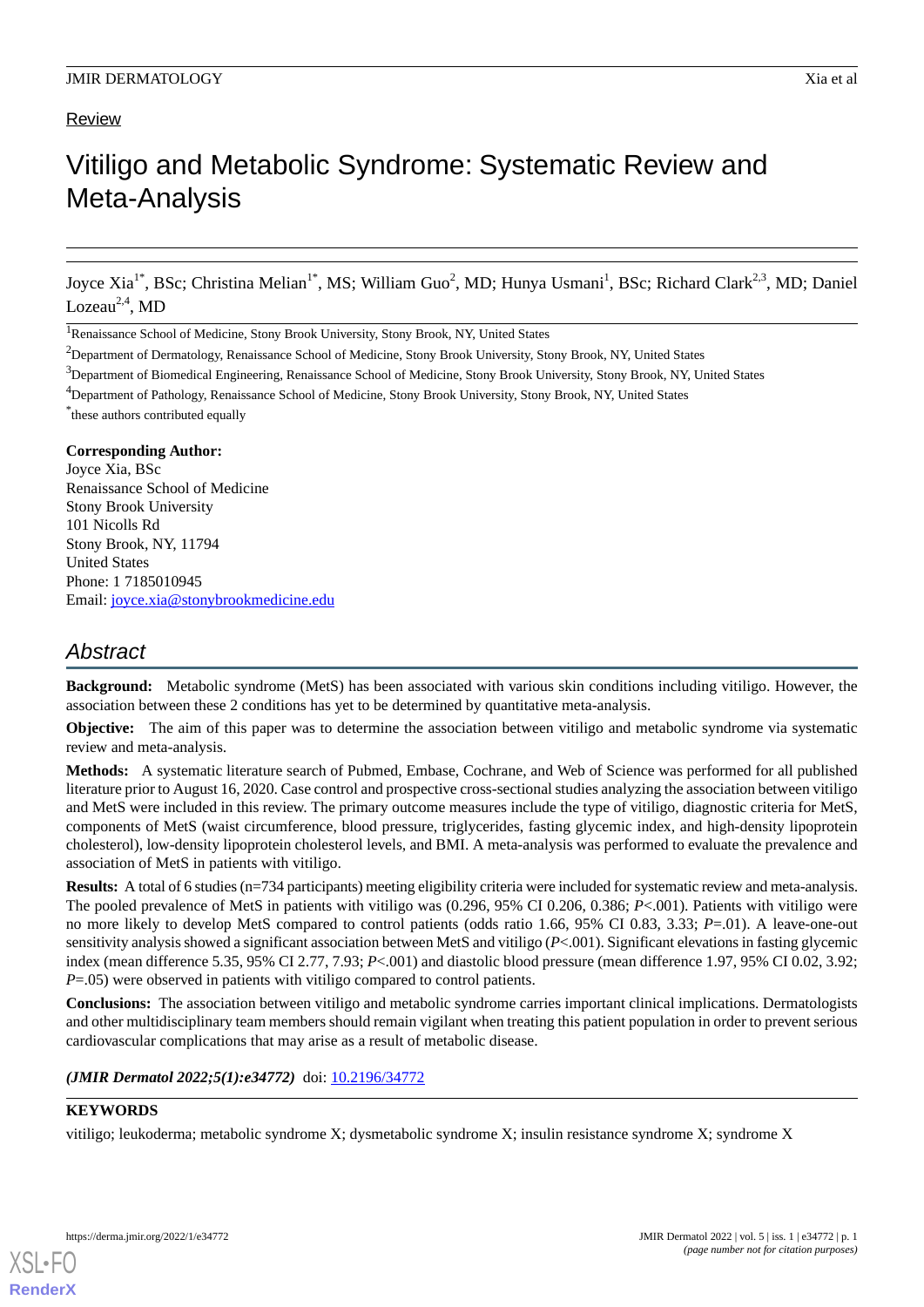# *Introduction*

Vitiligo is a depigmentary condition of the skin and hair follicles due to autoimmune destruction of melanocytes [[1\]](#page-7-0), affecting an estimated 1% of the world's population [[2](#page-7-1)]. Vitiligo lesions commonly appear on exposed areas such as the face and extremities and can increase in size and number over time, frequently causing significant psychological impact to patients' quality of life [\[1](#page-7-0),[3](#page-7-2)]. Diagnosis is typically clinical and can be further subdivided into 3 major subtypes, which are nonsegmental, segmental, and unclassified [\[1](#page-7-0),[4\]](#page-7-3). The most common nonsegmental subtype (encompassing generalized vitiligo [[4\]](#page-7-3)) typically presents with a symmetric distribution and has a strong association with other autoimmune diseases, while the segmental subtype presents with a unilateral distribution and is less strongly associated with other autoimmune diseases [\[5](#page-7-4)]. The unclassified subtype encompasses rare variants of the disease [\[4](#page-7-3)]. Though the precise etiology of vitiligo remains unknown, it is hypothesized that CD4+ and CD8+ lymphocytes play a role in the pathogenesis. The involvement of cytokines such as tumor necrosis factor alpha (TNF-α), Interferon gamma (IFN-γ), interleukin (IL)-1, IL-6, IL-10, and IL-17 have also been linked to the disease [\[2](#page-7-1),[6\]](#page-7-5). Furthermore, patients with vitiligo and their first-degree relatives have been shown to have increased prevalence of other autoimmune conditions such as thyroid disease, type 1 diabetes mellitus, pernicious anemia, rheumatoid arthritis, Addison disease, lupus, and Guillain-Barré [\[1](#page-7-0)].

Metabolic disturbances are commonly seen in patients with systemic vitiligo [[7\]](#page-7-6). Metabolic syndrome (MetS) is a collection of clinical findings that, when present, increases a patient's risk of developing cardiovascular disease and type 2 diabetes [[8\]](#page-7-7). Though several definitions of MetS exist, 3 of the most commonly used guidelines include the National Cholesterol Education Program **(**NCEP) Adult Treatment Panel (ATP) III criteria, the International Diabetes Federation (IDF) criteria, and the Harmonization criteria, which is a result of a joint statement released by the IDF, American Heart Association, National Heart, Lung, and Blood Institute, World Heart Federation, International Atherosclerosis Society, and International Association for the Study of Obesity in 2009 to unify ATPIII and IDF guidelines [[9](#page-7-8)[,10](#page-8-0)]. Regardless of the diagnostic criteria used, core features such as insulin resistance,

visceral adiposity, dyslipidemia, and endothelial dysfunction are central to the development of MetS [[11\]](#page-8-1). Overall, it is estimated that up to a quarter of the world population may meet MetS criteria [\[9](#page-7-8)]. In addition to the increased risk for cardiovascular disease and type 2 diabetes, other associations seen with MetS include fatty liver disease, hepatocellular carcinoma, chronic kidney disease, polycystic ovary syndrome, and more [[12](#page-8-2)[-15](#page-8-3)].

Current literature suggests a potential link between vitiligo and MetS, based on a similar pathogenesis involving proinflammatory cytokines [[7\]](#page-7-6). Insulin resistance and lipid profile disturbances have demonstrated a higher prevalence in patients with vitiligo when compared to age-matched and BMI-matched control groups [\[16](#page-8-4)]. In fact, several articles have reported a strong association between vitiligo and both type 1 and 2 diabetes mellitus; while the association between vitiligo and type 1 diabetes is not surprising given the autoimmune nature of both conditions, the association with type 2 diabetes necessitates close surveillance for metabolic derangements [[17,](#page-8-5)[18\]](#page-8-6). Despite the relationship between vitiligo and type 2 diabetes mellitus, few studies have investigated the relationship between vitiligo and MetS. Of the few studies that exist, some such as that by Atas et al [\[19](#page-8-7)] have noted a significant correlation whereas others, such as the study by Sallam et al [[20\]](#page-8-8) did not note such findings. Furthermore, in a recent study of patients with nonsegmental vitiligo (n=70), a significantly higher risk of cardiovascular disease was seen in those with more chronic and severe disease or concomitant MetS. Therefore, early diagnosis and treatment of MetS in patients with vitiligo may reduce cardiovascular complications [[21\]](#page-8-9). While vitiligo is typically managed by a multidisciplinary team, increased vigilance of dermatologic signs of MetS, such as acanthosis nigricans, may allow for the early detection of disease progression [\[22](#page-8-10)]. In this paper, we conducted a systematic review and meta-analysis to resolve the current conflicts in the literature and to analyze the association between vitiligo and MetS with an emphasis on disease prevention and early detection.

## *Methods*

This study was conducted in accordance with PRISMA (Preferred Reporting Items for Systematic Reviews and Meta-Analyses) guidelines [[23\]](#page-8-11) and is illustrated in [Figure 1](#page-2-0).

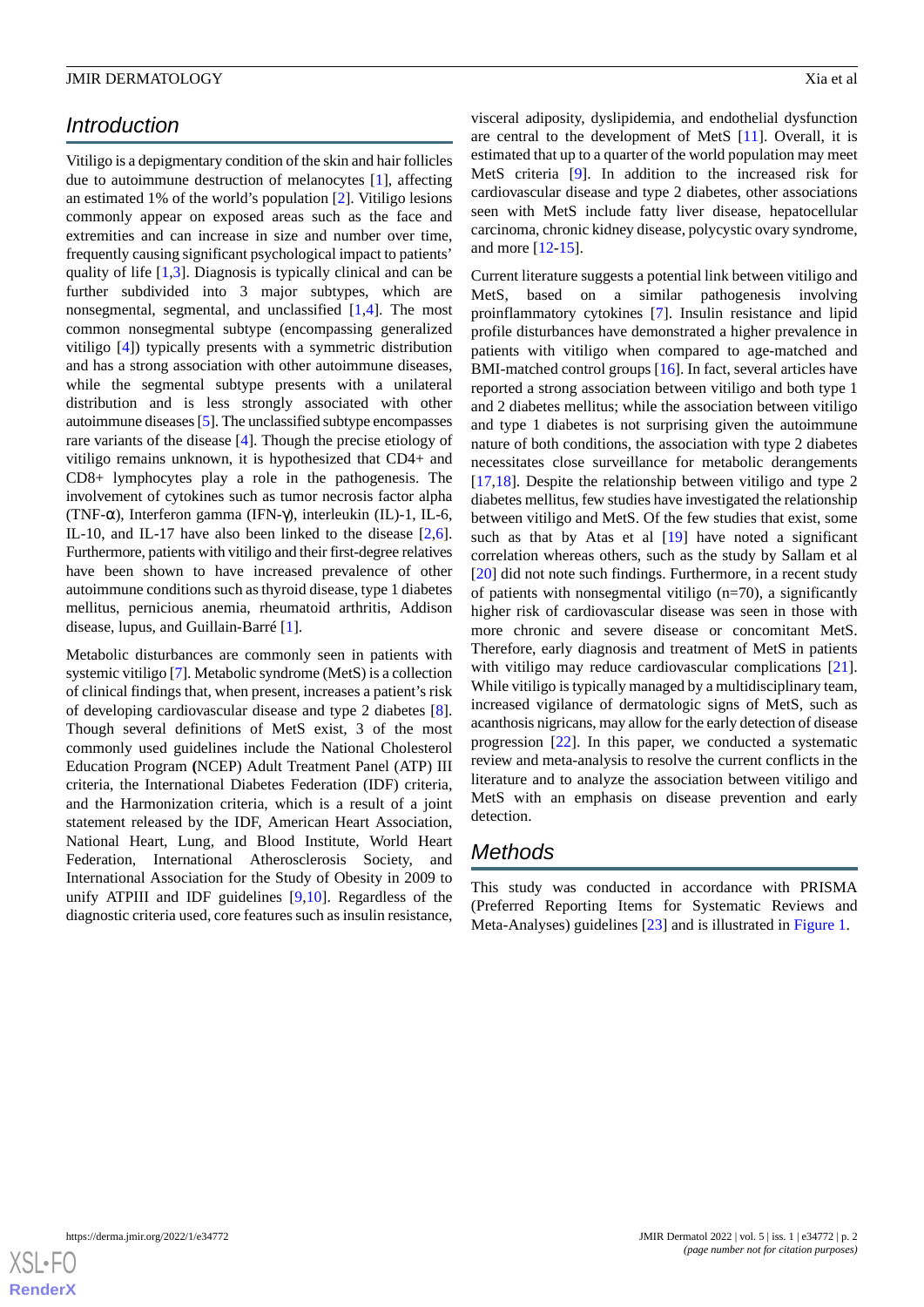<span id="page-2-0"></span>**Figure 1.** PRISMA (Preferred Reporting Items for Systematic Reviews and Meta-Analyses) study flowchart. MetS: metabolic syndrome.



## **Literature Search**

A comprehensive literature search of the electronic databases Pubmed, Embase, Cochrane, and Web of Science was carried out for all published literature from inception through August 16, 2020. The search terms used were found within the title, abstract, full text, or keywords. Search words included "vitiligo," "leukoderma," "metabolic syndrome X," "dysmetabolic syndrome X," "insulin resistance syndrome X," and "syndrome X" (Supplemental Table 1 in [Multimedia Appendix 1](#page-7-9)). The conjunctions "AND" and "OR" were used to yield maximal results. Additionally, a manual search of each included study's reference list was performed to identify other relevant papers. No geographic or temporal restrictions were imposed. No gray literature was searched or included in the review, neither were dissertations, books, letters to the editor, or unpublished studies.

## **Study Selection**

All studies were screened by 2 independent reviewers (JX and CM), and disagreements were resolved via a third independent party (WG). Of the papers produced by our search, the titles and abstracts were reviewed for eligibility. Papers that were deemed irrelevant based on title and abstract alone were not further analyzed, whereas those that were deemed relevant went on to full text review. Studies meeting any of the exclusion criteria were retracted from further analyses.

## **Inclusion Criteria**

The inclusion criteria for this study were as follows: (1) only published articles written in English language from inception to August 16, 2020; (2) observational studies examining the association of vitiligo with MetS, including cross-sectional, case-control, or cohort studies; (3) studies that diagnosed subjects with MetS based on either NCEP ATP III [\[24](#page-8-12),[25\]](#page-8-13), IDF

[[26\]](#page-8-14), or Harmonization [\[10](#page-8-0)] criteria and specifically analyzed the relationship between vitiligo and all components of MetS. Studies discussing all forms of vitiligo were eligible for inclusion. No specific duration of vitiligo of MetS from diagnosis was necessary for inclusion; and (4) studies containing control groups n≥5.

## **Exclusion Criteria**

The exclusion criteria for this study were as follows: (1) studies that did not specifically examine all components of MetS (eg, those only analyzing the relationship between vitiligo and insulin resistance or vitiligo and blood pressure); (2) studies using nonhuman subjects; (3) papers not written in English; (4) papers for which full text was not available; and (5) papers in the format of dissertations, books, or letters to the editor.

#### **Data Extraction and Risk of Bias Assessment**

Data extracted from the included studies consisted of first author, year of publication, country and city of origin, study type, total sample size, case group size, control group size, mean age, percentage of female participants, type of vitiligo, diagnostic criteria for vitiligo, inclusion criteria for vitiligo cases, percentage of affected body surface area, mean vitiligo disease duration, inclusion criteria for controls, number of patients diagnosed with MetS, MetS criteria for diagnosis, reported odds ratio (95% CI) for development of MetS in patients with vitiligo, MetS component values, fasting glycemic index (FGI), triglycerides, high-density lipoprotein (HDL) cholesterol, systolic blood pressure (SBP), diastolic blood pressure (DBP), waist circumference, low-density lipoprotein (LDL) cholesterol, BMI, smoking status, and alcohol use status (Supplemental Table 2 in [Multimedia Appendix 1](#page-7-9)) [[19,](#page-8-7)[20,](#page-8-8)[27](#page-8-15)[-30](#page-9-0)].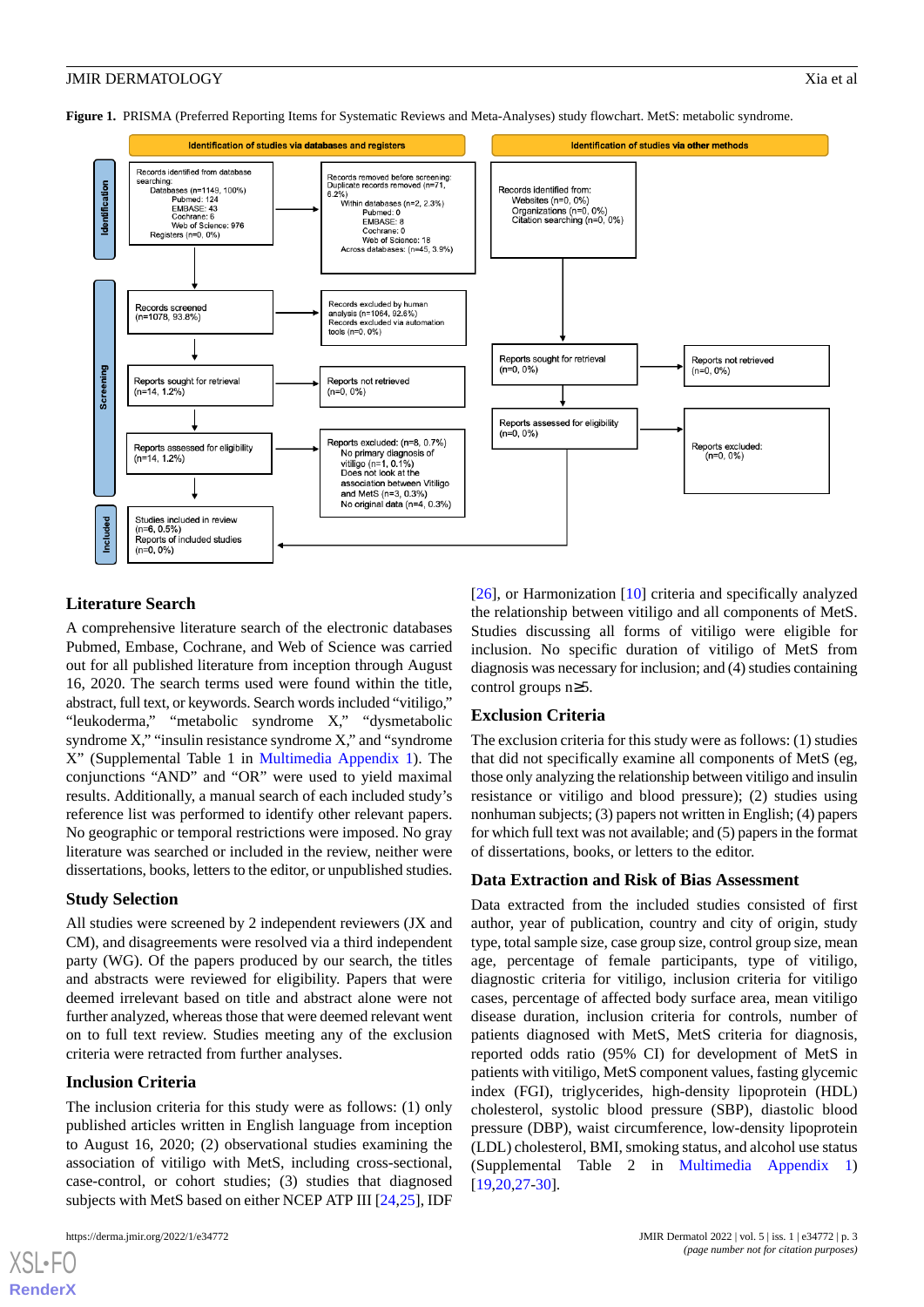We used the Newcastle-Ottawa Scale (NOS) to assess risk of bias ([Figure 1A](#page-2-0) [\[19](#page-8-7),[20](#page-8-8)[,27](#page-8-15)-[29\]](#page-8-16) and 1B [\[30](#page-9-0)] in [Multimedia](#page-7-9) [Appendix 1\)](#page-7-9). Separate scales were used to rate case control papers and cross-sectional papers. Case control papers were rated with regard to adequate definition of cases, representativeness of sample, representativeness of controls, definition of controls, comparability of cases and controls based on age and sex, adequacy of ascertainment of exposure, comparability of ascertainment method across cases and controls, and nonresponse rate. Cross-sectional papers were rated on an adapted scale for representativeness of sample, sample size, nonresponse rate, method of ascertainment of exposure, comparability of samples based on age and sex, method of outcome assessment, and viability of statistical analysis used. Two authors (CM and JX) individually scored each paper on these scales with a third author (WG) weighing in as a tiebreaker. We considered an NOS score greater than or equal to 5/9 as low risk of bias.

#### **Statistical Analysis**

A pooled odds ratio on the association between vitiligo and MetS and all mean differences for subgroup analyses were calculated and depicted in forest plots using Review Manager (version 5.4, Cochrane Collaboration) [\[31](#page-9-1)]. A random effects model of Mantel-Haenszel was used for the odds ratio due to high heterogeneity, as determined by I^2 values greater than 50%. Calculations for mean differences used an inverse variance method with a random effects or fixed effects model as determined by I^2 degree of heterogeneity. Pooled prevalence of MetS in patients with vitiligo was conducted using OpenMeta[Analyst], version 10.2 [[32\]](#page-9-2), using the random effects models of DerSimonian-Laird. All calculations were performed with a 95% CI. *P* values of <.05 were considered significant.

## *Results*

#### **Characteristics of Included Studies**

Our search identified 1149 records by title alone. After duplicates were removed, 1078 records were reviewed for applicability. Of these records, 1064 articles were excluded based on title and abstract screening. The remaining 14 articles underwent full text review to assess for eligibility, 6 of which met the inclusion criteria. A summary of the inclusion process is presented in [Figure 1.](#page-2-0) The characteristics of the included studies are listed in Supplemental Table 3 in [Multimedia](#page-7-9) [Appendix 1](#page-7-9) [\[19](#page-8-7),[20](#page-8-8),[27-](#page-8-15)[30\]](#page-9-0). Five papers were case control studies [[19](#page-8-7)[,20](#page-8-8),[27](#page-8-15)[-29](#page-8-16)], and 1 was a prospective cross-sectional study [[30\]](#page-9-0). Moreover, 3 studies were conducted in India [\[27](#page-8-15)-[29\]](#page-8-16), 2 in Turkey [[19,](#page-8-7)[30](#page-9-0)], and 1 in Egypt [[20\]](#page-8-8). A total number of 734 participants (375 of which were diagnosed with vitiligo) were included across all studies: 128 (63 with vitiligo, 49.2%) from Atas et al [\[19](#page-8-7)], 191 (102 with vitiligo, 53.4%) from Sallam et al [\[20](#page-8-8)], 200 (100 with vitiligo, 50%) from Sharma et al [[27\]](#page-8-15), 65 (35 with vitiligo, 53.8%) from Singh et al [[28\]](#page-8-17), 150 (75 with

vitiligo, 50%) from Sinha et al [\[29](#page-8-16)], and 310 (155 with vitiligo, 50%) from Tanacan et al [\[30](#page-9-0)]. The type of vitiligo varied across papers, with both segmental and nonsegmental types examined in 3 studies [\[19](#page-8-7)[,20](#page-8-8),[30\]](#page-9-0); 1 paper exclusively studied nonsegmental types [[27\]](#page-8-15), and 2 studies did not specify the type of vitiligo the patients were diagnosed with [[28,](#page-8-17)[29](#page-8-16)]; 3 studies reported the duration of vitiligo (in years): 9.5 (SD 8.1) [[19\]](#page-8-7), 5.29 (SD 6.8) [[20\]](#page-8-8), and 43.5 (SD 10.5) [[27\]](#page-8-15); however, the duration was statistically significant across these studies (*P*=.03). The diagnostic criteria for MetS also varied among studies, with 4 studies using NCEP ATP III criteria [[19,](#page-8-7)[27](#page-8-15)[,29](#page-8-16),[30\]](#page-9-0) and 2 using IDF criteria [\[20](#page-8-8),[28](#page-8-17)]. Two studies [[27,](#page-8-15)[30\]](#page-9-0) took into consideration social risk factors such as alcohol and smoking use; Sharma et al [[27\]](#page-8-15) report no significant association between smoking  $(P=.31)$  or alcohol  $(P=.28)$  and the development of MetS in patients with vitiligo. Tanacan et al [[30\]](#page-9-0) report no significant relationship (*P*=.81) regarding smoking, but a significant relationship was observed (*P*=.01) regarding alcohol consumption. Comorbid conditions were not examined in any of the studies included.

#### **Risk of Bias of the Included Studies**

The risk of bias of the included studies is summarized in Supplemental [Figure 1A](#page-2-0) [[19,](#page-8-7)[20,](#page-8-8)[27](#page-8-15)[-29](#page-8-16)] and 1B in [Multimedia](#page-7-9) [Appendix 1](#page-7-9) [\[30](#page-9-0)]. The NOS was used to assess bias in the 5 case control studies [[19](#page-8-7)[,20](#page-8-8),[27-](#page-8-15)[29](#page-8-16)], with a modified NOS scale adapted for cross-sectional studies [\[30](#page-9-0)]. Except for Sinha et al [[29\]](#page-8-16), all included studies  $[19,20,27,28,30]$  $[19,20,27,28,30]$  $[19,20,27,28,30]$  $[19,20,27,28,30]$  $[19,20,27,28,30]$  $[19,20,27,28,30]$  $[19,20,27,28,30]$  $[19,20,27,28,30]$  were rated at low risk of bias (ie, NOS score greater than or equal to 5). We rated Sinha et al [\[29](#page-8-16)] at high risk of bias because the same method of ascertainment for cases and controls was not used. The reason for unclear risk of bias in the nonresponse rate domain by Sinha et al was due to a discrepancy in the sample size for the control group without mention of loss to follow-up.

## **Prevalence and Association of Vitiligo With Metabolic Syndrome**

Four studies presented the necessary data to determine the pooled prevalence of MetS in patients with vitiligo. Due to the high heterogeneity ( $I^2 = 76\%$ ), a random effects model of DerSimonian-Laird was adopted for the calculations. We calculated a pooled prevalence of 29.6% (95% CI, 20.6%-38.6%; *P*<.001; [Figure 2\)](#page-4-0) [\[19](#page-8-7),[20,](#page-8-8)[27](#page-8-15),[30\]](#page-9-0). Individual studies had a prevalence ranging from 20.6% to 38.1%. These same 4 studies [\[19](#page-8-7),[20,](#page-8-8)[27](#page-8-15),[30\]](#page-9-0) were used to calculate the odds ratio. Overall, patients with vitiligo were not more likely to develop MetS compared to age-matched and sex-matched control patients (odds ratio 1.66, 95% CI 0.83, 3.33; *P*=.01; [Figure 3](#page-4-1) [[19](#page-8-7)[,20](#page-8-8),[27](#page-8-15)[,30](#page-9-0)]). However, sensitivity analysis with removal of one study at a time revealed a statistically significant association between vitiligo and MetS when Sallam et al [\[20](#page-8-8)] was removed (odds ratio 2.39, 95% CI 1.64, 3.47; *P*<.001). Substantial statistical heterogeneity was reported across these 4 studies  $(I^2 = 77\%)$ .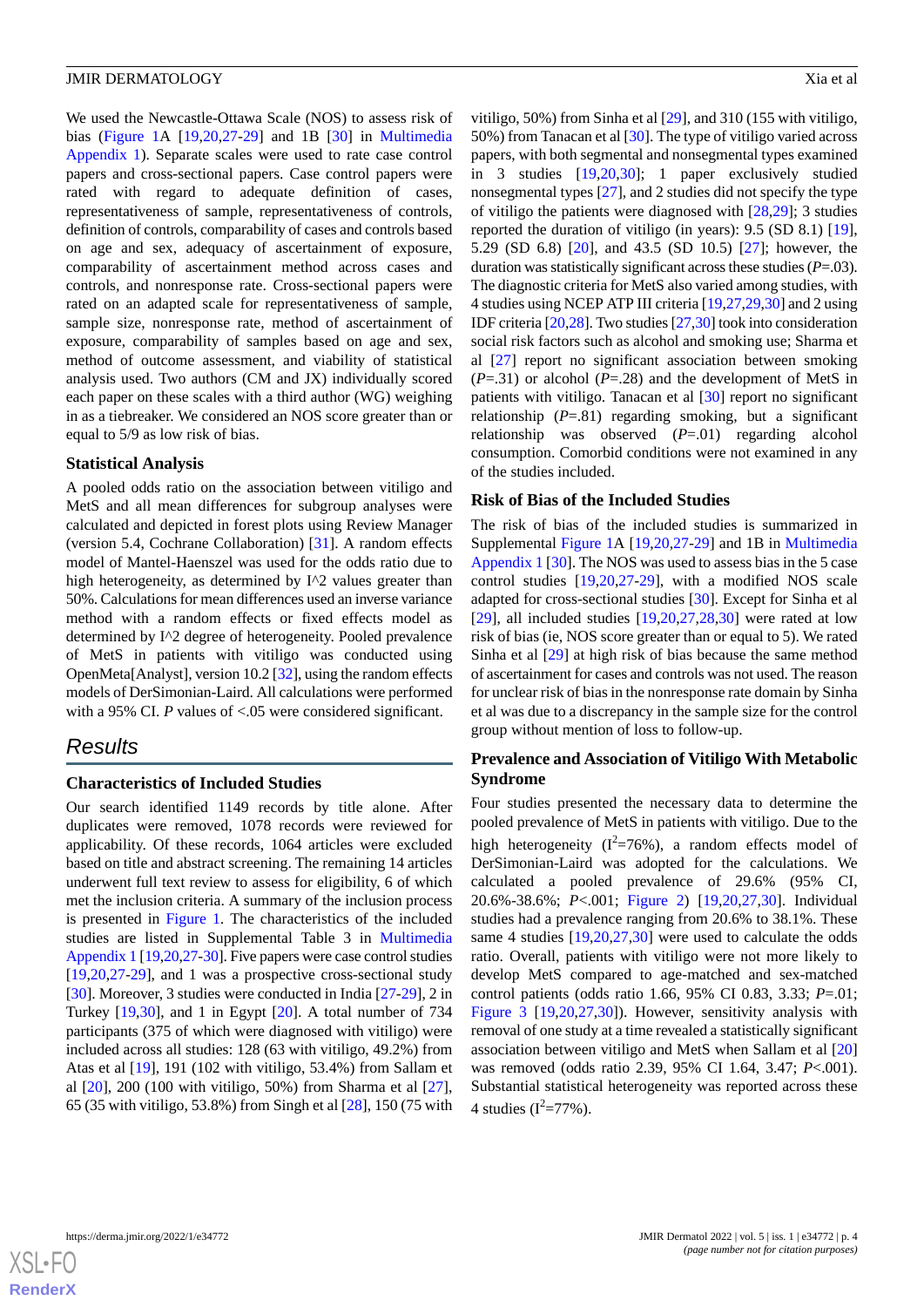<span id="page-4-0"></span>**Figure 2.** Forest plot of the pooled prevalence of metabolic syndrome in patients with vitiligo (*P*<.001). Ev/Trt: number of events in experimental/treated group.



<span id="page-4-1"></span>Figure 3. Forest plot of the association of vitiligo with metabolic syndrome: odds of vitiligo patients developing metabolic syndrome compared to healthy control. M-H: Mantel-Haenszel.

|                                                                                                                                                                   | Experimental |     | Control |     |        | <b>Odds Ratio</b>                             |    | <b>Odds Ratio</b>   |  |
|-------------------------------------------------------------------------------------------------------------------------------------------------------------------|--------------|-----|---------|-----|--------|-----------------------------------------------|----|---------------------|--|
| <b>Study or Subgroup</b>                                                                                                                                          | Events       |     |         |     |        | Total Events Total Weight M-H, Random, 95% CI |    | M-H, Random, 95% CI |  |
| Atas, 2017 [19]                                                                                                                                                   | 24           | 63  | 14      | 65  | 23.2%  | 2.24 [1.03, 4.89]                             |    |                     |  |
| Sallam, 2017 [20]                                                                                                                                                 | 21           | 102 | 27      | 89  | 25.3%  | $0.60$ [0.31, 1.15]                           |    |                     |  |
| Sharma, 2017 [27]                                                                                                                                                 | 24           | 100 | 12      | 100 | 23.6%  | 2.32 [1.09, 4.94]                             |    |                     |  |
| Tanacan, 2020 [30]                                                                                                                                                | 58           | 155 | 30      | 155 | 27.8%  | 2.49 [1.49, 4.17]                             |    |                     |  |
| <b>Total (95% CI)</b>                                                                                                                                             |              | 420 |         | 409 | 100.0% | 1.66 [0.83, 3.33]                             |    |                     |  |
| Total events                                                                                                                                                      | 127          |     | 83      |     |        |                                               |    |                     |  |
| Heterogeneity: Tau <sup>2</sup> = 0.38; Chi <sup>2</sup> = 12.98, df = 3 ( $P = .01$ ); l <sup>2</sup> = 77%<br>Test for overall effect: $Z = 1.43$ ( $P = .15$ ) |              |     |         |     |        | 0.01<br>0.1                                   | 10 | 100                 |  |
|                                                                                                                                                                   |              |     |         |     |        |                                               |    |                     |  |

## **Components of Metabolic Syndrome in Patients With Vitiligo**

A minimum of 5 studies [\[19](#page-8-7),[20](#page-8-8)[,27](#page-8-15)-[30\]](#page-9-0) were used to calculate the mean difference of waist circumference, triglycerides, HDL, SBP, DBP, and FGI between vitiligo and control groups; significant elevations in FGI (mean difference [MD] 5.35, 95% CI 2.77, 7.93; *P*<.001) and DBP (MD 1.97, 95% CI 0.02, 3.92; *P*=.05) were observed in patients with vitiligo compared to age-matched and sex-matched control patients ([Figure 4](#page-5-0) [[19](#page-8-7)[,20](#page-8-8),[27](#page-8-15)[-30](#page-9-0)]). Substantial statistical heterogeneity was found in DBP ( $I^2$ =74%), but not in FGI ( $I^2$ =0%). No significant

difference was observed between patients with vitiligo and control patients regarding waist circumference (MD -1.14, 95% CI -6.11, 3.84; *P*<.001), HDL cholesterol (MD -0.47, 95% CI -3.42, 2.47; *P*<.001), SBP (MD 1.18, 95% CI -1.76, 4.12; *P*<.01), or triglycerides (MD 13.42, 95% CI -4.13, 30.97; *P*<.001). A leave-one-out sensitivity analysis revealed a significant elevation in triglyceride levels with removal of Sallam et al (MD 20.44, 95% CI 6.07, 34.81; *P*=.01; Supplemental [Figure 2](#page-4-0) in [Multimedia Appendix 1](#page-7-9) [[19,](#page-8-7)[20,](#page-8-8)[27](#page-8-15)[,30](#page-9-0)]). No significant changes were detected with sensitivity analysis across the remaining MetS components.

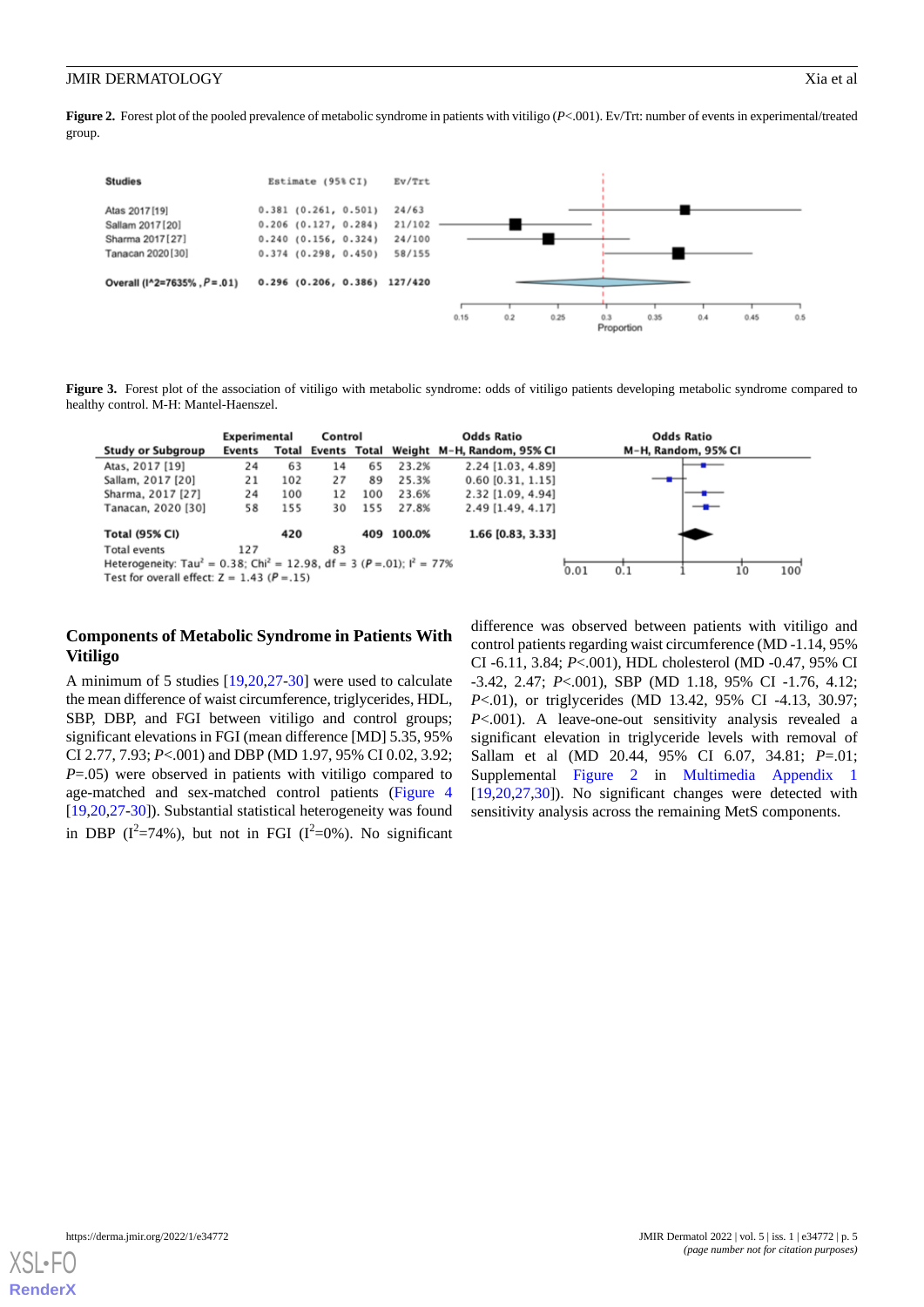<span id="page-5-0"></span>Figure 4. Forest plots of the mean difference of vitiligo with the components of metabolic syndrome.

|                                                                                                                | Experimental   |              | Control    |                      |              | <b>Mean Difference</b> |                 | <b>Mean Difference</b>                                      |                             |
|----------------------------------------------------------------------------------------------------------------|----------------|--------------|------------|----------------------|--------------|------------------------|-----------------|-------------------------------------------------------------|-----------------------------|
| <b>Study or Subgroup</b>                                                                                       | Mean           |              | SD Total   | Mean                 |              |                        | SD Total Weight | IV, Random, 95% CI                                          | IV, Random, 95% CI          |
| <b>Diastolic Blood Pressure</b>                                                                                |                |              |            |                      |              |                        |                 |                                                             |                             |
| Atas, 2017 [19]                                                                                                | 70.6           | 11.2         | 63         | 70.7                 | 9.5          | 65                     | 3.8%            | $-0.10$ [ $-3.70$ , 3.50]                                   |                             |
| Sallam, 2017 [20]                                                                                              | 79.75          | 6.51         | 102        | 74.94                | 7.71         | 89                     | 4.4%            | 4.81 [2.77, 6.85]                                           |                             |
| Sharma, 2017 [27]                                                                                              | 78.42          | 6.86         | 100        | 78.32                | 6.7          | 100                    | 4.4%            | 0.10 [-1.78, 1.98]                                          |                             |
| Sinha, 2019 [29]                                                                                               | 79.4           | 7.1          | 75         | 78.4                 | 5.8          | 75                     | 4.4%            | $1.00$ [-1.07, 3.07]                                        |                             |
| Tanacan, 2020 [30]                                                                                             | 74.83          | 10.07        | 155        | 71.38                | 9.17         | 155                    | 4.3%            | 3.45 [1.31, 5.59]                                           |                             |
| Subtotal (95% CI)                                                                                              |                |              | 495        |                      |              | 484                    | 21.3%           | 1.97 [0.02, 3.92]                                           |                             |
| Heterogeneity: Tau <sup>2</sup> = 3.56; Chi <sup>2</sup> = 15.16, df = 4 (P = 004); l <sup>2</sup> = 74%       |                |              |            |                      |              |                        |                 |                                                             |                             |
| Test for overall effect: $Z = 1.98$ ( $P = .05$ )                                                              |                |              |            |                      |              |                        |                 |                                                             |                             |
| <b>Fasting Glycemic Index</b>                                                                                  |                |              |            |                      |              |                        |                 |                                                             |                             |
| Atas, 2017 [19]                                                                                                | 97.1           | 26.1         | 63         | 92.7                 | 21.2         | 65                     | 2.1%            | 4.40 [-3.85, 12.65]                                         |                             |
| Sallam, 2017 [20]                                                                                              | 103.14 55.84   |              | 102        | 92.01                | 26.9         | 89                     | 1.2%            | 11.13 [-1.06, 23.32]                                        |                             |
| Sharma, 2017 [27]                                                                                              | 98.12          | 28.5         | 100        |                      | 90.95 16.29  | 100                    | 2.7%            | 7.17 [0.74, 13.60]                                          |                             |
| Sinha, 2019 [29]                                                                                               | 101.56         | 14.3         | 75         |                      | 98 19.67     | 75                     | 3.0%            | $3.56$ [-1.94, 9.06]                                        |                             |
| Tanacan, 2020 [30]                                                                                             |                | 93 20.82     | 155        | 87.78                | 11.4         | 155                    | 3.7%            | 5.22 [1.48, 8.96]                                           |                             |
| Subtotal (95% CI)                                                                                              |                |              | 495        |                      |              | 484                    | 12.7%           | 5.35 [2.77, 7.93]                                           |                             |
| Heterogeneity: Tau <sup>2</sup> = 0.00; Chi <sup>2</sup> = 1.63, df = 4 ( $P = .80$ ); l <sup>2</sup> = 0%     |                |              |            |                      |              |                        |                 |                                                             |                             |
| Test for overall effect: $Z = 4.07$ ( $P < .001$ )                                                             |                |              |            |                      |              |                        |                 |                                                             |                             |
|                                                                                                                |                |              |            |                      |              |                        |                 |                                                             |                             |
| <b>High-Density Lipoprotein</b>                                                                                |                |              |            |                      |              |                        |                 |                                                             |                             |
| Atas, 2017 [19]                                                                                                | 49.1           | 13.9         | 63         | 46.1                 | 11.3         | 65                     | 3.5%            | 3.00 [-1.40, 7.40]                                          |                             |
| Sallam, 2017 [20]                                                                                              | 49.93          | 7.61         | 102        | 47.28                | 2.7          | 89                     | 4.5%            | 2.65 [1.07, 4.23]                                           |                             |
| Sharma, 2017 [27]                                                                                              | 42.14<br>39.45 | 5.92<br>12.6 | 100<br>75  | 44.11                | 7.68<br>17.2 | 100<br>75              | 4.4%<br>3.3%    | $-1.97$ [ $-3.87, -0.07$ ]                                  |                             |
| Singh, 2014 [28]<br>Tanacan, 2020 [30]                                                                         | 50.08          | 10.9         | 155        | 46.89<br>50.13 12.37 |              | 155                    | 4.2%            | $-7.44$ [ $-12.27$ , $-2.61$ ]<br>$-0.05$ [ $-2.65$ , 2.55] |                             |
| Subtotal (95% CI)                                                                                              |                |              | 495        |                      |              | 484                    | 19.9%           | $-0.47$ [ $-3.42$ , 2.47]                                   |                             |
| Heterogeneity: Tau <sup>2</sup> = 8.77; Chi <sup>2</sup> = 25.36, df = 4 (P <.001); $I^2 = 84\%$               |                |              |            |                      |              |                        |                 |                                                             |                             |
| Test for overall effect: $Z = 0.32$ ( $P = 75$ )                                                               |                |              |            |                      |              |                        |                 |                                                             |                             |
|                                                                                                                |                |              |            |                      |              |                        |                 |                                                             |                             |
| <b>Systolic Blood Pressure</b>                                                                                 |                |              |            |                      |              |                        |                 |                                                             |                             |
| Atas, 2017 [19]                                                                                                | 124.6          | 16.8         | 63         | 124                  | 11.5         | 65                     | 3.2%            | $0.60$ [-4.40, 5.60]                                        |                             |
| Sallam, 2017 [20]                                                                                              | 119.61         | 5.96         | 102        | 122.13               | 11.48        | 89                     | 4.2%            | $-2.52$ [ $-5.17, 0.13$ ]                                   |                             |
| Sharma, 2017 [27]                                                                                              | 122.2          | 9.92         | 100        | 122                  | 9.67         | 100                    | 4.1%            | $0.20$ [-2.52, 2.92]                                        |                             |
| Sinha, 2019 [29]                                                                                               | 118.4          | 11.5         | 75         | 116                  | 13.4         | 75                     | 3.6%<br>3.9%    | 2.40 [-1.60, 6.40]                                          |                             |
| Tanacan, 2020 [30]<br>Subtotal (95% CI)                                                                        | 115            | 15.5         | 495        | 155 109.29 14.67     |              | 155<br>484             | 19.1%           | 5.71 [2.35, 9.07]<br>$1.18$ [-1.76, 4.12]                   |                             |
| Heterogeneity: Tau <sup>2</sup> = 8.02; Chi <sup>2</sup> = 15.03, df = 4 ( $P = 01$ ); l <sup>2</sup> = 73%    |                |              |            |                      |              |                        |                 |                                                             |                             |
| Test for overall effect: $Z = 0.79$ ( $P = 43$ )                                                               |                |              |            |                      |              |                        |                 |                                                             |                             |
|                                                                                                                |                |              |            |                      |              |                        |                 |                                                             |                             |
| <b>Triglycerides</b>                                                                                           |                |              |            |                      |              |                        |                 |                                                             |                             |
| Atas, 2017 [19]                                                                                                | 157.9          | 70.2         | 63         | 140.7                | 52.7         | 65                     | 0.5%            | 17.20 [-4.36, 38.76]                                        |                             |
| Sallam, 2017 [20]                                                                                              | 116.5          | 65.3         |            | 102 139.02 57.14     |              | 89                     |                 | 0.7% -22.52 [-39.88, -5.16]                                 |                             |
| Sharma, 2017 [27]                                                                                              | 144.54 47.61   |              |            | 100 133.34 29.85     |              | 100                    | 1.4%            | 11.20 [0.19, 22.21]                                         |                             |
| Singh, 2014 [28]                                                                                               | 141.8          | 57.1         |            | 35 111.13 34.56      |              | 30                     | 0.4%            | 30.67 [8.07, 53.27]                                         |                             |
| Sinha, 2019 [29]                                                                                               | 184.21         | 59.4         |            | 75 142.59            | 29.3         | 75                     | 0.9%            | 41.62 [26.63, 56.61]                                        |                             |
| Tanacan, 2020 [30]<br>Subtotal (95% CI)                                                                        | 127            | 75.9         | 530        | 155 123.45 71.85     |              | 155<br>514             | 0.8%<br>4.8%    | 3.55 [-12.90, 20.00]<br>13.41 [-4.15, 30.97]                |                             |
| Heterogeneity: Tau <sup>2</sup> = 402.03; Chi <sup>2</sup> = 33.94, df = 5 (P <.001); l <sup>2</sup> = 85%     |                |              |            |                      |              |                        |                 |                                                             |                             |
| Test for overall effect: $Z = 1.50$ ( $P = 1.13$ )                                                             |                |              |            |                      |              |                        |                 |                                                             |                             |
|                                                                                                                |                |              |            |                      |              |                        |                 |                                                             |                             |
| <b>Waist Circumference</b>                                                                                     |                |              |            |                      |              |                        |                 |                                                             |                             |
| Atas, 2017 [19]                                                                                                | 94.3           | 13.7         | 63         | 95.1                 | 12.3         | 65                     | 3.4%            | $-0.80$ [ $-5.32$ , 3.72]                                   |                             |
| Sallam, 2017 [20]                                                                                              |                | 82.62 19.18  | 102        | 97                   | 11.68        | 89                     |                 | $3.4% -14.38[-18.82, -9.94]$                                |                             |
| Sharma, 2017 [27]                                                                                              | 81.5           | 10.9         | 100        | 81.82                | 8.41         | 100                    | 4.2%            | $-0.32$ [ $-3.02$ , 2.38]                                   |                             |
| Singh, 2014 [28]                                                                                               |                | 96.54 13.53  | 35         | 86.93                | 7.83         | 30                     | 3.1%            | 9.61 [4.32, 14.90]                                          |                             |
| Sinha, 2019 [29]                                                                                               | 81.35          | 10.2         | 75         | 84.45                | 9.5          | 75                     | 4.0%            | $-3.10[-6.25, 0.05]$                                        |                             |
| Tanacan, 2020 [30]<br>Subtotal (95% CI)                                                                        |                | 94.2 13.06   | 155<br>530 | 91.72 11.85          |              | 155<br>514             | 4.1%<br>22.2%   | 2.48 [-0.30, 5.26]<br>$-1.14$ [-6.11, 3.84]                 |                             |
| Heterogeneity: Tau <sup>2</sup> = 34.71; Chi <sup>2</sup> = 58.28, df = 5 ( $P < .001$ ); l <sup>2</sup> = 91% |                |              |            |                      |              |                        |                 |                                                             |                             |
| Test for overall effect: $Z = 0.45$ ( $P = .65$ )                                                              |                |              |            |                      |              |                        |                 |                                                             |                             |
|                                                                                                                |                |              |            |                      |              |                        |                 |                                                             |                             |
| <b>Total (95% CI)</b>                                                                                          |                |              | 3040       |                      |              |                        | 2964 100.0%     | 1.62 [0.03, 3.21]                                           |                             |
| Heterogeneity: Tau <sup>2</sup> = 13.89; Chi <sup>2</sup> = 186.69, df = 31 (P <.001); l <sup>2</sup> = 83%    |                |              |            |                      |              |                        |                 |                                                             | -50<br>-25<br>25<br>50<br>0 |
| Test for overall effect: $Z = 2.00$ ( $P = .05$ )                                                              |                |              |            |                      |              |                        |                 |                                                             |                             |
| Test for subgroup differences: Chi <sup>2</sup> = 12.65, df = 5 (P=.03), $I^2$ = 60.5%                         |                |              |            |                      |              |                        |                 |                                                             |                             |

## **Additional Metabolic Measurements in Patients With Vitiligo**

[Figure 5](#page-6-0) [[20](#page-8-8)[,27](#page-8-15),[28](#page-8-17)[,30](#page-9-0)] depicts the mean differences between patients with vitiligo and control patients regarding LDL cholesterol and BMI. Two studies [[28](#page-8-17),[30\]](#page-9-0) were used to calculate the mean difference in LDL cholesterol. A significant elevation in mean LDL cholesterol levels was reported in patients with vitiligo as compared to age-matched and sex-matched control

patients (MD 27.06, 95% CI 14.50, 39.62; *P*<.001) with substantial heterogeneity identified across both studies  $(I^2=90\%)$ . Four studies [[20](#page-8-8)[,27](#page-8-15),[28](#page-8-17)[,30](#page-9-0)] were used to calculate the mean difference of BMI between patients with vitiligo and control patients; however, no significant difference was detected even after sensitivity analyses (MD 0.29, 95% CI -1.87, 2.45; *P*<.001). Statistically significant heterogeneity was identified across all 4 studies  $(I^2=92\%)$ .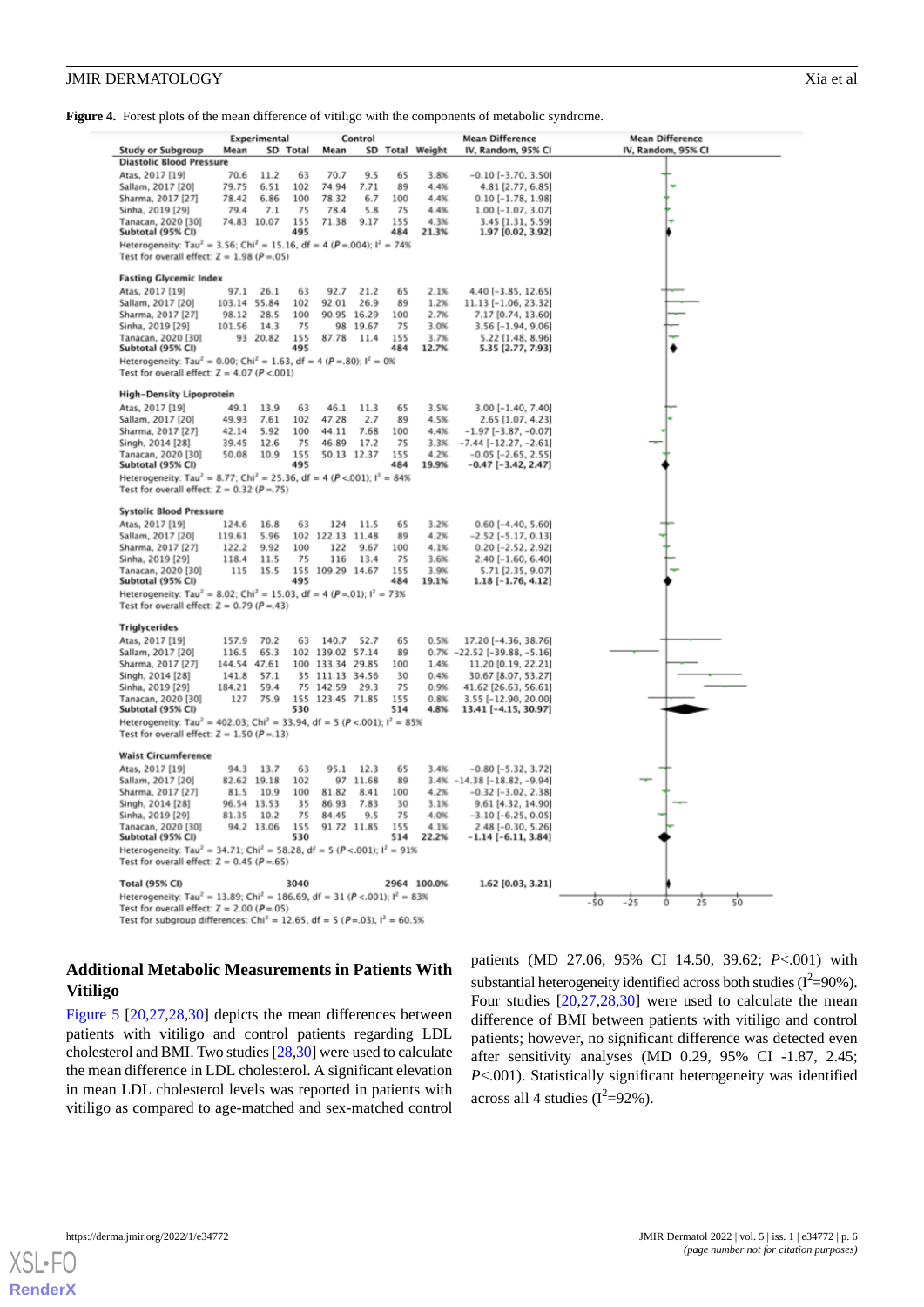<span id="page-6-0"></span>**Figure 5.** Forest plots of the mean difference of vitiligo with additional metabolic changes (low-density lipoprotein cholesterol and BMI).

|                                                                                                                                                                                                | Experimental |           | Control    |                  |            |            | <b>Mean Difference</b> | <b>Mean Difference</b>                                   |                    |          |
|------------------------------------------------------------------------------------------------------------------------------------------------------------------------------------------------|--------------|-----------|------------|------------------|------------|------------|------------------------|----------------------------------------------------------|--------------------|----------|
| Study or Subgroup                                                                                                                                                                              | Mean         |           | SD Total   | Mean             |            |            | SD Total Weight        | IV, Random, 95% CI                                       | IV, Random, 95% CI |          |
| BMI                                                                                                                                                                                            |              |           |            |                  |            |            |                        |                                                          |                    |          |
| Sallam, 2017 [20]                                                                                                                                                                              | 27.51        | 5.54      | 102        | 30.75            | 4.49       | 89         | 17.9%                  | $-3.24$ [ $-4.66$ , $-1.82$ ]                            |                    |          |
| Sharma, 2017 [27]                                                                                                                                                                              | 24.13        | 3.75      | 100        | 23.91            | 3.66       | 100        | 18.1%                  | $0.22$ [-0.81, 1.25]                                     |                    |          |
| Singh, 2014 [28]                                                                                                                                                                               | 25.18        | 4.59      | 35         | 21.79            | 2.51       | 30         | 17.7%                  | $3.39$ [1.62, 5.16]                                      |                    | ÷        |
| Tanacan, 2020 [30]<br>Subtotal (95% CI)                                                                                                                                                        | 26.28        | 4.71      | 155<br>392 | 25.35            | 3.71       | 155<br>374 | 18.1%<br>71.9%         | $0.93$ [-0.01, 1.87]<br>$0.29$ [-1.87, 2.45]             |                    |          |
| Heterogeneity: Tau <sup>2</sup> = 4.42; Chi <sup>2</sup> = 37.23, df = 3 ( $P < .001$ ); l <sup>2</sup> = 92%<br>Test for overall effect: $Z = 0.26$ ( $P = .79$ )<br>Low-Density Lipoproteins |              |           |            |                  |            |            |                        |                                                          |                    |          |
| Singh, 2014 [28]                                                                                                                                                                               |              | 123 19.32 | 75         |                  | 89.65 12.1 | 75         |                        | 14.7% 33.35 [28.19, 38.51]                               |                    |          |
| Tanacan. 2020 [30]<br>Subtotal (95% CI)                                                                                                                                                        | 134.09 31.11 |           | 230        | 155 113.56 24.11 |            | 155<br>230 |                        | 13.5% 20.53 [14.33, 26.73]<br>28.1% 27.06 [14.50, 39.62] |                    |          |
| Heterogeneity: Tau <sup>2</sup> = 73.71; Chi <sup>2</sup> = 9.71, df = 1 ( $P = .002$ ); l <sup>2</sup> = 90%<br>Test for overall effect: $Z = 4.22$ ( $P < .001$ )                            |              |           |            |                  |            |            |                        |                                                          |                    |          |
| <b>Total (95% CI)</b>                                                                                                                                                                          |              |           | 622        |                  |            |            | 604 100.0%             | 7.89 [3.44, 12.33]                                       |                    |          |
| Heterogeneity: Tau <sup>2</sup> = 28.21; Chi <sup>2</sup> = 232.33, df = 5 (P < 001); $I^2$ = 98%<br>Test for overall effect: $Z = 3.47$ ( $P < .001$ )                                        |              |           |            |                  |            |            |                        |                                                          | $-25$<br>$-50$     | 25<br>50 |

Test for subgroup differences: Chi<sup>2</sup> = 16.94, df = 1 ( $P$  <.001), l<sup>2</sup> = 94.1%

## *Discussion*

#### **Analysis**

The recommendation for metabolic screening in patients with vitiligo has not been well defined. While previous literature suggests a shared pathophysiology between vitiligo and metabolic syndrome (MetS), the association between the 2 conditions remains unclear. In our study, we approximate the prevalence of MetS in patients with vitiligo to be about 30%, corroborating rates of MetS seen in the general population. A 2017 study by Moore et al [\[33](#page-9-3)] found that the prevalence of MetS among US adults aged 18 years and older was approximately 34.2% from the period of 2007-2012, while a 2018 paper by Saklayen [[9\]](#page-7-8) estimates the global MetS prevalence to be approximately 25%. While the prevalence of MetS in patients with vitiligo is similar to that of the general population, we still recommend increased vigilance in patients with vitiligo due to the perceived risk for cardiovascular complications that may result from MetS.

While 5 [[19,](#page-8-7)[27](#page-8-15)-[30\]](#page-9-0) of the 6 research articles analyzed in this review demonstrate a significant association between vitiligo and MetS, our study shows an overall lack of association between vitiligo and MetS; however, a leave-one-out sensitivity analysis removing Sallam et al reveals that a significant association does exist [[19](#page-8-7)[,20](#page-8-8),[27](#page-8-15)[,30](#page-9-0)]. Leave-one-out analyses are commonly performed to isolate studies that have disproportionate effect sizes on the overall meta-analysis. With exclusion of Sallam et al [\[20](#page-8-8)] producing a significant change in the results, consideration must be given as to whether the study is an outlier. It is possible that the nonsignificant findings observed in this study may be explained by the relatively short duration of vitiligo (2-6 years) among diagnosed cases [[20\]](#page-8-8). Shorter vitiligo duration may allow less time for the development of MetS, possibly skewing the results.

A closer look at the diagnostic components of MetS demonstrates a significantly higher FGI in patients with vitiligo when compared to age-matched and gender-matched controls, though the mean for both groups remained within normal range (FGI of 96.66 in patients with vitiligo vs 91.30 in controls). The

[XSL](http://www.w3.org/Style/XSL)•FO **[RenderX](http://www.renderx.com/)**

increased FGI seen in the vitiligo group brings this group closer to the prediabetes threshold of a value greater than 100. Several studies have reported an increased incidence of vitiligo as a result of insulin resistance  $[16]$  $[16]$ . It is possible that the elevation in FGI observed in patients with vitiligo reflect early changes of insulin resistance that may eventually progress to metabolic disease. While there are no current guidelines regarding yearly hemoglobin A1C screening for patients with vitiligo, these findings suggest a potential benefit in early glucose monitoring in patients diagnosed with vitiligo.

LDL cholesterol levels and BMI are outside of the diagnostic criteria for MetS. However, a case control study by Houssien et al [\[34](#page-9-4)] showed an increased incidence of chronic diseases such as type 2 diabetes, dyslipidemia, and obesity in patients with vitiligo. Consistent with the literature, we found a significant elevation in mean LDL cholesterol levels in patients with vitiligo compared to control groups. Similar to the elevations in FGI, patients with vitiligo had elevated LDL cholesterol levels, which may suggest an increased predisposition for metabolic derangements. On the other hand, no significant difference in mean BMI was observed across groups even after sensitivity analysis, suggesting that obesity may not be the underlying mechanism for metabolic disturbances observed in patients with vitiligo [[16\]](#page-8-4).

Alterations in cytokine production, autoimmunity, and genetic predisposition are thought to be the main factors in the pathogenesis of vitiligo [[30\]](#page-9-0). Increased levels of proinflammatory cytokines such as TNF- $\alpha$  IL-1, and IL-6 have been shown to promote insulin resistance and cause metabolic disturbances in children with vitiligo [[7\]](#page-7-6). Additionally, there is evidence that melanin exerts anti-inflammatory and antioxidant effects in adipose tissue [[35\]](#page-9-5); thus, the decreased number of melanocytes and decreased melanogenesis seen in patients with vitiligo could serve as a source of oxidative stress involved in the pathogenesis of MetS [\[7](#page-7-6)]. Finally, homocysteine levels have been noted to be increased in patients with vitiligo as compared to control groups [[36\]](#page-9-6). This molecule inhibits tyrosinase in melanin synthesis, acting as another potential contributor to vitiligo pathogenesis; in fact, elevated levels are a known risk factor for cardiovascular disease [\[36](#page-9-6)]. Such inflammatory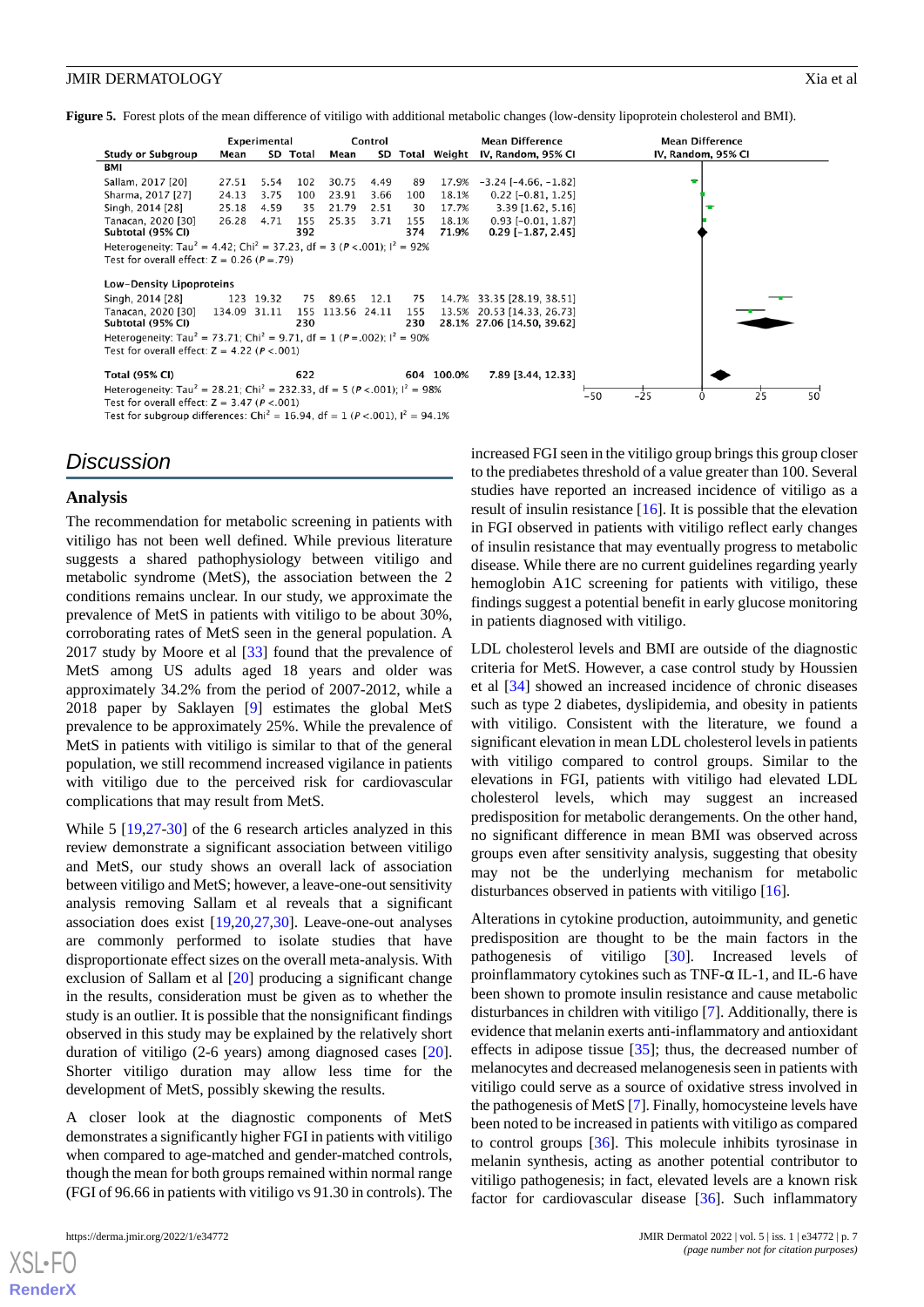changes are important to consider when assessing the risk of MetS in patients with vitiligo.

Interestingly, certain treatments for vitiligo have demonstrated cardiovascular benefits as well. A study by Bae et al [[37\]](#page-9-7) noted significantly decreased risk of subsequent cardiovascular and cerebrovascular events in patients with vitiligo who were treated with narrowband UV-B phototherapy when compared to the untreated group. The 2 groups were matched for covariables such as diabetes, hypertension, and hyperlipidemia, though the effects of treatment on these factors was not reported. While it is unclear as to whether this improvement was an effect of the treatment of vitiligo or UV-B therapy in and of itself, this finding emphasizes the need for further research regarding the effects of other common vitiligo therapies, such as topical steroids, on the prevention of cardiovascular disease.

## **Limitations**

There are several limitations of this study. First, a small number of studies were included due to the paucity of literature on vitiligo and metabolic syndrome. There is a need for more comprehensive studies with a larger sample size. Second, though most papers reported study populations with a mean age corresponding to an adult cohort, Sinha et al [[29\]](#page-8-16) specified only that the study population was over 18 years in age. Therefore, though our findings largely apply to an adult population, we cannot exclude the possibility that geriatric patients were included in analysis. Our papers also did not report on the racial breakdown of the study groups. We therefore cannot exclude race as a confounder, and do not know the extent to which race affects access to medical care in the study countries. Third, except for Sallam et al [\[20](#page-8-8)], the criteria for diagnosing vitiligo were not specified, and different subtypes of vitiligo were evaluated across studies. While some studies included patients with both segmental and nonsegmental vitiligo [[19](#page-8-7),[20](#page-8-8),[30\]](#page-9-0), others limited their studies to include only nonsegmental vitiligo cases [[27\]](#page-8-15), and 2 studies did not specify [\[28](#page-8-17),[29\]](#page-8-16). Because nonsegmental vitiligo has been associated more with chronic inflammation and MetS as compared to segmental vitiligo [[30\]](#page-9-0), it is important to differentiate which subtypes are under investigation. Lastly, there were 3 diagnostic criteria used in this study for identifying MetS in patients with vitiligo, which were NCEP, IDF, and Harmonization guidelines. Although the guidelines differ only regarding waist circumference, a more consistent approach to diagnosing MetS should be used in the future. Future studies should examine the impact of other factors such as age, gender, race, and duration or severity of vitiligo in the development of MetS.

## **Conclusions**

The association between vitiligo and metabolic syndrome carries important clinical implications that warrant increased vigilance by dermatologists and other health care professionals involved in the care of this unique patient population. Surveillance of FGI and LDL cholesterol levels may be beneficial in reducing serious cardiovascular complications that may result from comorbid metabolic disease. Further studies are needed to determine the extent of cardiometabolic derangements in order to set guidelines for monitoring and preventing disease progression.

## <span id="page-7-9"></span>**Conflicts of Interest**

None declared.

## **Multimedia Appendix 1**

<span id="page-7-0"></span>Supplementary figures and tables. [[DOCX File , 1979 KB](https://jmir.org/api/download?alt_name=derma_v5i1e34772_app1.docx&filename=d859e100c8c97f0b429d8b16b5d1533d.docx)-[Multimedia Appendix 1\]](https://jmir.org/api/download?alt_name=derma_v5i1e34772_app1.docx&filename=d859e100c8c97f0b429d8b16b5d1533d.docx)

## <span id="page-7-1"></span>**References**

- <span id="page-7-2"></span>1. Rodrigues M, Ezzedine K, Hamzavi I, Pandya AG, Harris JE, Vitiligo Working Group. New discoveries in the pathogenesis and classification of vitiligo. J Am Acad Dermatol 2017 Jul;77(1):1-13. [doi: [10.1016/j.jaad.2016.10.048\]](http://dx.doi.org/10.1016/j.jaad.2016.10.048) [Medline: [28619550](http://www.ncbi.nlm.nih.gov/entrez/query.fcgi?cmd=Retrieve&db=PubMed&list_uids=28619550&dopt=Abstract)]
- <span id="page-7-4"></span><span id="page-7-3"></span>2. Iannella G, Greco A, Didona D, Didona B, Granata G, Manno A, et al. Vitiligo: Pathogenesis, clinical variants and treatment approaches. Autoimmun Rev 2016 Apr;15(4):335-343. [doi: [10.1016/j.autrev.2015.12.006\]](http://dx.doi.org/10.1016/j.autrev.2015.12.006) [Medline: [26724277\]](http://www.ncbi.nlm.nih.gov/entrez/query.fcgi?cmd=Retrieve&db=PubMed&list_uids=26724277&dopt=Abstract)
- <span id="page-7-5"></span>3. Lai YC, Yew YW, Kennedy C, Schwartz RA. Vitiligo and depression: a systematic review and meta-analysis of observational studies. Br J Dermatol 2017 Sep;177(3):708-718. [doi: [10.1111/bjd.15199\]](http://dx.doi.org/10.1111/bjd.15199) [Medline: [27878819](http://www.ncbi.nlm.nih.gov/entrez/query.fcgi?cmd=Retrieve&db=PubMed&list_uids=27878819&dopt=Abstract)]
- <span id="page-7-6"></span>4. Boniface K, Seneschal J, Picardo M, Taïeb A. Vitiligo: Focus on Clinical Aspects, Immunopathogenesis, and Therapy. Clin Rev Allergy Immunol 2018 Feb;54(1):52-67. [doi: [10.1007/s12016-017-8622-7](http://dx.doi.org/10.1007/s12016-017-8622-7)] [Medline: [28685247](http://www.ncbi.nlm.nih.gov/entrez/query.fcgi?cmd=Retrieve&db=PubMed&list_uids=28685247&dopt=Abstract)]
- <span id="page-7-7"></span>5. van Geel N, Speeckaert R. Segmental Vitiligo. Dermatol Clin 2017 Apr;35(2):145-150. [doi: [10.1016/j.det.2016.11.005](http://dx.doi.org/10.1016/j.det.2016.11.005)] [Medline: [28317524](http://www.ncbi.nlm.nih.gov/entrez/query.fcgi?cmd=Retrieve&db=PubMed&list_uids=28317524&dopt=Abstract)]
- <span id="page-7-8"></span>6. Seremet S, Gurel MS. Miscellaneous skin disease and the metabolic syndrome. Clin Dermatol 2018;36(1):94-100. [doi: [10.1016/j.clindermatol.2017.09.016](http://dx.doi.org/10.1016/j.clindermatol.2017.09.016)] [Medline: [29241760\]](http://www.ncbi.nlm.nih.gov/entrez/query.fcgi?cmd=Retrieve&db=PubMed&list_uids=29241760&dopt=Abstract)
- 7. Pietrzak A, Bartosińska J, Hercogová J, Lotti TM, Chodorowska G. Metabolic syndrome in vitiligo. Dermatol Ther 2012;25 Suppl 1:S41-S43. [doi: [10.1111/dth.12012](http://dx.doi.org/10.1111/dth.12012)] [Medline: [23237037](http://www.ncbi.nlm.nih.gov/entrez/query.fcgi?cmd=Retrieve&db=PubMed&list_uids=23237037&dopt=Abstract)]
- 8. Samson SL, Garber AJ. Metabolic syndrome. Endocrinol Metab Clin North Am 2014 Mar;43(1):1-23. [doi: [10.1016/j.ecl.2013.09.009](http://dx.doi.org/10.1016/j.ecl.2013.09.009)] [Medline: [24582089](http://www.ncbi.nlm.nih.gov/entrez/query.fcgi?cmd=Retrieve&db=PubMed&list_uids=24582089&dopt=Abstract)]
- 9. Saklayen MG. The Global Epidemic of the Metabolic Syndrome. Curr Hypertens Rep 2018 Feb 26;20(2):12 [\[FREE Full](http://europepmc.org/abstract/MED/29480368) [text](http://europepmc.org/abstract/MED/29480368)] [doi: [10.1007/s11906-018-0812-z](http://dx.doi.org/10.1007/s11906-018-0812-z)] [Medline: [29480368\]](http://www.ncbi.nlm.nih.gov/entrez/query.fcgi?cmd=Retrieve&db=PubMed&list_uids=29480368&dopt=Abstract)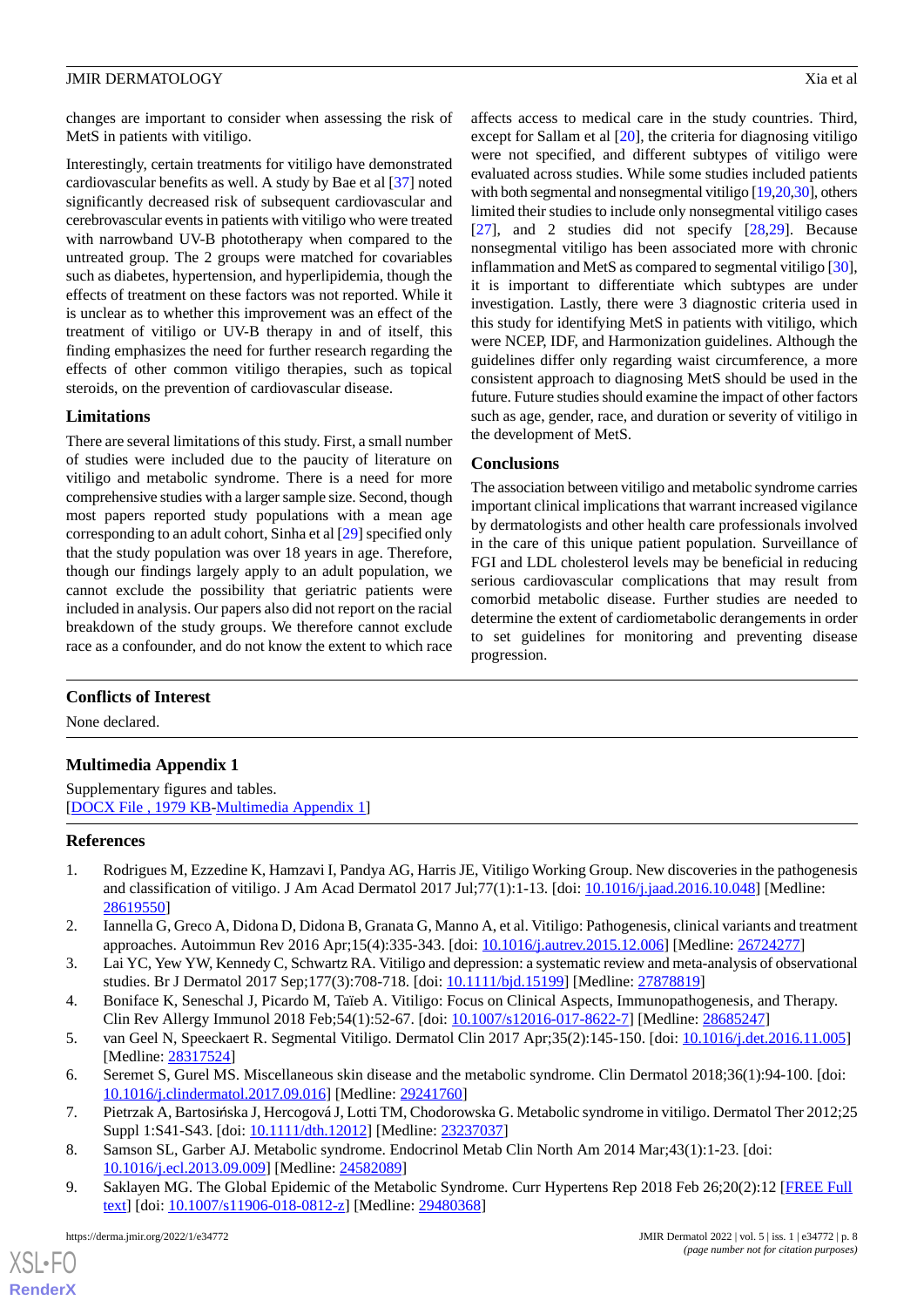- <span id="page-8-0"></span>10. Alberti KGMM, Eckel RH, Grundy SM, Zimmet PZ, Cleeman JI, Donato KA, International Diabetes Federation Task Force on EpidemiologyPrevention, National Heart, Lung, and Blood Institute, American Heart Association, World Heart Federation, International Atherosclerosis Society, International Association for the Study of Obesity. Harmonizing the metabolic syndrome: a joint interim statement of the International Diabetes Federation Task Force on Epidemiology and Prevention; National Heart, Lung, and Blood Institute; American Heart Association; World Heart Federation; International Atherosclerosis Society; and International Association for the Study of Obesity. Circulation 2009 Oct 20;120(16):1640-1645. [doi: [10.1161/CIRCULATIONAHA.109.192644](http://dx.doi.org/10.1161/CIRCULATIONAHA.109.192644)] [Medline: [19805654\]](http://www.ncbi.nlm.nih.gov/entrez/query.fcgi?cmd=Retrieve&db=PubMed&list_uids=19805654&dopt=Abstract)
- <span id="page-8-2"></span><span id="page-8-1"></span>11. Huang PL. A comprehensive definition for metabolic syndrome. Dis Model Mech 2009;2(5-6):231-237 [\[FREE Full text\]](https://journals.biologists.com/dmm/article-lookup/doi/10.1242/dmm.001180) [doi: [10.1242/dmm.001180](http://dx.doi.org/10.1242/dmm.001180)] [Medline: [19407331](http://www.ncbi.nlm.nih.gov/entrez/query.fcgi?cmd=Retrieve&db=PubMed&list_uids=19407331&dopt=Abstract)]
- 12. Hamaguchi M, Kojima T, Takeda N, Nakagawa T, Taniguchi H, Fujii K, et al. The metabolic syndrome as a predictor of nonalcoholic fatty liver disease. Ann Intern Med 2005 Nov 15;143(10):722-728. [doi: [10.7326/0003-4819-143-10-200511150-00009](http://dx.doi.org/10.7326/0003-4819-143-10-200511150-00009)] [Medline: [16287793](http://www.ncbi.nlm.nih.gov/entrez/query.fcgi?cmd=Retrieve&db=PubMed&list_uids=16287793&dopt=Abstract)]
- 13. Jinjuvadia R, Patel S, Liangpunsakul S. The association between metabolic syndrome and hepatocellular carcinoma: systemic review and meta-analysis. J Clin Gastroenterol 2014 Feb;48(2):172-177 [[FREE Full text](http://europepmc.org/abstract/MED/24402120)] [doi: [10.1097/MCG.0b013e3182a030c4](http://dx.doi.org/10.1097/MCG.0b013e3182a030c4)] [Medline: [24402120](http://www.ncbi.nlm.nih.gov/entrez/query.fcgi?cmd=Retrieve&db=PubMed&list_uids=24402120&dopt=Abstract)]
- <span id="page-8-3"></span>14. Chen J, Muntner P, Hamm LL, Jones DW, Batuman V, Fonseca V, et al. The metabolic syndrome and chronic kidney disease in U.S. adults. Ann Intern Med 2004 Feb 03;140(3):167-174. [doi: [10.7326/0003-4819-140-3-200402030-00007](http://dx.doi.org/10.7326/0003-4819-140-3-200402030-00007)] [Medline: [14757614](http://www.ncbi.nlm.nih.gov/entrez/query.fcgi?cmd=Retrieve&db=PubMed&list_uids=14757614&dopt=Abstract)]
- <span id="page-8-4"></span>15. Pasquali R, Gambineri A, Anconetani B, Vicennati V, Colitta D, Caramelli E, et al. The natural history of the metabolic syndrome in young women with the polycystic ovary syndrome and the effect of long-term oestrogen-progestagen treatment. Clin Endocrinol (Oxf) 1999 Apr;50(4):517-527. [doi: [10.1046/j.1365-2265.1999.00701.x](http://dx.doi.org/10.1046/j.1365-2265.1999.00701.x)] [Medline: [10468913](http://www.ncbi.nlm.nih.gov/entrez/query.fcgi?cmd=Retrieve&db=PubMed&list_uids=10468913&dopt=Abstract)]
- <span id="page-8-6"></span><span id="page-8-5"></span>16. Karadag AS, Tutal E, Ertugrul DT. Insulin resistance is increased in patients with vitiligo. Acta Derm Venereol 2011 Sep;91(5):541-544 [[FREE Full text](https://www.medicaljournals.se/acta/content/abstract/10.2340/00015555-1141)] [doi: [10.2340/00015555-1141](http://dx.doi.org/10.2340/00015555-1141)] [Medline: [21597678\]](http://www.ncbi.nlm.nih.gov/entrez/query.fcgi?cmd=Retrieve&db=PubMed&list_uids=21597678&dopt=Abstract)
- 17. Chang H, Lin M, Huang Y, Hou T. The association between vitiligo and diabetes mellitus: A systematic review and meta-analysis. J Am Acad Dermatol 2019 Dec;81(6):1442-1445. [doi: [10.1016/j.jaad.2019.06.022\]](http://dx.doi.org/10.1016/j.jaad.2019.06.022) [Medline: [31228523](http://www.ncbi.nlm.nih.gov/entrez/query.fcgi?cmd=Retrieve&db=PubMed&list_uids=31228523&dopt=Abstract)]
- <span id="page-8-8"></span><span id="page-8-7"></span>18. Gopal KVT, Rao GR, Kumar YH. Increased prevalence of thyroid dysfunction and diabetes mellitus in Indian vitiligo patients: A case-control study. Indian Dermatol Online J 2014 Oct;5(4):456-460 [[FREE Full text](http://europepmc.org/abstract/MED/25396128)] [doi: [10.4103/2229-5178.142493\]](http://dx.doi.org/10.4103/2229-5178.142493) [Medline: [25396128](http://www.ncbi.nlm.nih.gov/entrez/query.fcgi?cmd=Retrieve&db=PubMed&list_uids=25396128&dopt=Abstract)]
- <span id="page-8-9"></span>19. Ataş H, Gönül M. Increased Risk of Metabolic Syndrome in Patients with Vitiligo. Balkan Med J 2017 May 05;34(3):219-225 [[FREE Full text](https://doi.org/10.4274/balkanmedj.2016.1005)] [doi: [10.4274/balkanmedj.2016.1005](http://dx.doi.org/10.4274/balkanmedj.2016.1005)] [Medline: [28443562](http://www.ncbi.nlm.nih.gov/entrez/query.fcgi?cmd=Retrieve&db=PubMed&list_uids=28443562&dopt=Abstract)]
- <span id="page-8-10"></span>20. Sallam M, Gaballah MA, State AF, Al-Harrass M. Metabolic syndrome in Egyptian patients with vitiligo. Journal of the Egyptian Women s Dermatologic Society 2017;14(2):100-105. [doi: [10.1097/01.ewx.0000513078.01555.d6](http://dx.doi.org/10.1097/01.ewx.0000513078.01555.d6)]
- 21. Namazi N, Amani M, Haghighatkhah HR, Noori E, Abdollahimajd F. Increased risk of subclinical atherosclerosis and metabolic syndrome in patients with vitiligo: a real association or a coincidence? Dermatol Ther 2021 Mar;34(2):e14803. [doi: [10.1111/dth.14803\]](http://dx.doi.org/10.1111/dth.14803) [Medline: [33496053](http://www.ncbi.nlm.nih.gov/entrez/query.fcgi?cmd=Retrieve&db=PubMed&list_uids=33496053&dopt=Abstract)]
- <span id="page-8-12"></span><span id="page-8-11"></span>22. Panda S, Das A, Lahiri K, Chatterjee M, Padhi T, Rathi S, et al. Facial Acanthosis Nigricans: A Morphological Marker of Metabolic Syndrome. Indian J Dermatol 2017;62(6):591-597 [[FREE Full text](http://www.e-ijd.org/article.asp?issn=0019-5154;year=2017;volume=62;issue=6;spage=591;epage=597;aulast=Panda)] [doi: [10.4103/ijd.IJD\\_545\\_17](http://dx.doi.org/10.4103/ijd.IJD_545_17)] [Medline: [29263532](http://www.ncbi.nlm.nih.gov/entrez/query.fcgi?cmd=Retrieve&db=PubMed&list_uids=29263532&dopt=Abstract)]
- 23. Moher D, Liberati A, Tetzlaff J, Altman DG, PRISMA Group. Preferred reporting items for systematic reviews and meta-analyses: the PRISMA statement. PLoS Med 2009 Jul 21;6(7):e1000097 [[FREE Full text](https://dx.plos.org/10.1371/journal.pmed.1000097)] [doi: [10.1371/journal.pmed.1000097](http://dx.doi.org/10.1371/journal.pmed.1000097)] [Medline: [19621072](http://www.ncbi.nlm.nih.gov/entrez/query.fcgi?cmd=Retrieve&db=PubMed&list_uids=19621072&dopt=Abstract)]
- <span id="page-8-13"></span>24. Expert Panel on Detection, Evaluation, and Treatment of High Blood Cholesterol in Adults. Executive Summary of The Third Report of The National Cholesterol Education Program (NCEP) Expert Panel on Detection, Evaluation, And Treatment of High Blood Cholesterol In Adults (Adult Treatment Panel III). JAMA 2001 May 16;285(19):2486-2497. [doi: [10.1001/jama.285.19.2486\]](http://dx.doi.org/10.1001/jama.285.19.2486) [Medline: [11368702\]](http://www.ncbi.nlm.nih.gov/entrez/query.fcgi?cmd=Retrieve&db=PubMed&list_uids=11368702&dopt=Abstract)
- <span id="page-8-15"></span><span id="page-8-14"></span>25. Grundy SM, Cleeman JI, Daniels SR, Donato KA, Eckel RH, Franklin BA, American Heart Association, National Heart, Lung, and Blood Institute. Diagnosis and management of the metabolic syndrome: an American Heart Association/National Heart, Lung, and Blood Institute Scientific Statement. Circulation 2005 Oct 25;112(17):2735-2752. [doi: [10.1161/CIRCULATIONAHA.105.169404\]](http://dx.doi.org/10.1161/CIRCULATIONAHA.105.169404) [Medline: [16157765\]](http://www.ncbi.nlm.nih.gov/entrez/query.fcgi?cmd=Retrieve&db=PubMed&list_uids=16157765&dopt=Abstract)
- <span id="page-8-17"></span>26. Alberti KGMM, Zimmet P, Shaw J. Metabolic syndrome--a new world-wide definition. A Consensus Statement from the International Diabetes Federation. Diabet Med 2006 May;23(5):469-480. [doi: [10.1111/j.1464-5491.2006.01858.x](http://dx.doi.org/10.1111/j.1464-5491.2006.01858.x)] [Medline: [16681555](http://www.ncbi.nlm.nih.gov/entrez/query.fcgi?cmd=Retrieve&db=PubMed&list_uids=16681555&dopt=Abstract)]
- <span id="page-8-16"></span>27. Sharma YK, Bansal P, Menon S, Prakash N. Metabolic syndrome in vitiligo patients among a semi-urban Maharashtrian population: A case control study. Diabetes Metab Syndr 2017 Nov;11 Suppl 1:S77-S80. [doi: [10.1016/j.dsx.2016.12.009](http://dx.doi.org/10.1016/j.dsx.2016.12.009)] [Medline: [28017282](http://www.ncbi.nlm.nih.gov/entrez/query.fcgi?cmd=Retrieve&db=PubMed&list_uids=28017282&dopt=Abstract)]
- 28. Singh A, Chander R, Mendiratta V, Singh R, Sharma A. Vitiligo and metabolic syndrome: A case control study. Pigment Cell and Melanoma Research 2014;27(5):A.
- 29. P. K S, Nigam P, J. P S. Association of Metabolic Syndrome with Vitiligo- A Case Control Study. jemds 2019 Sep 09;8(36):2783-2786. [doi: [10.14260/jemds/2019/604](http://dx.doi.org/10.14260/jemds/2019/604)]